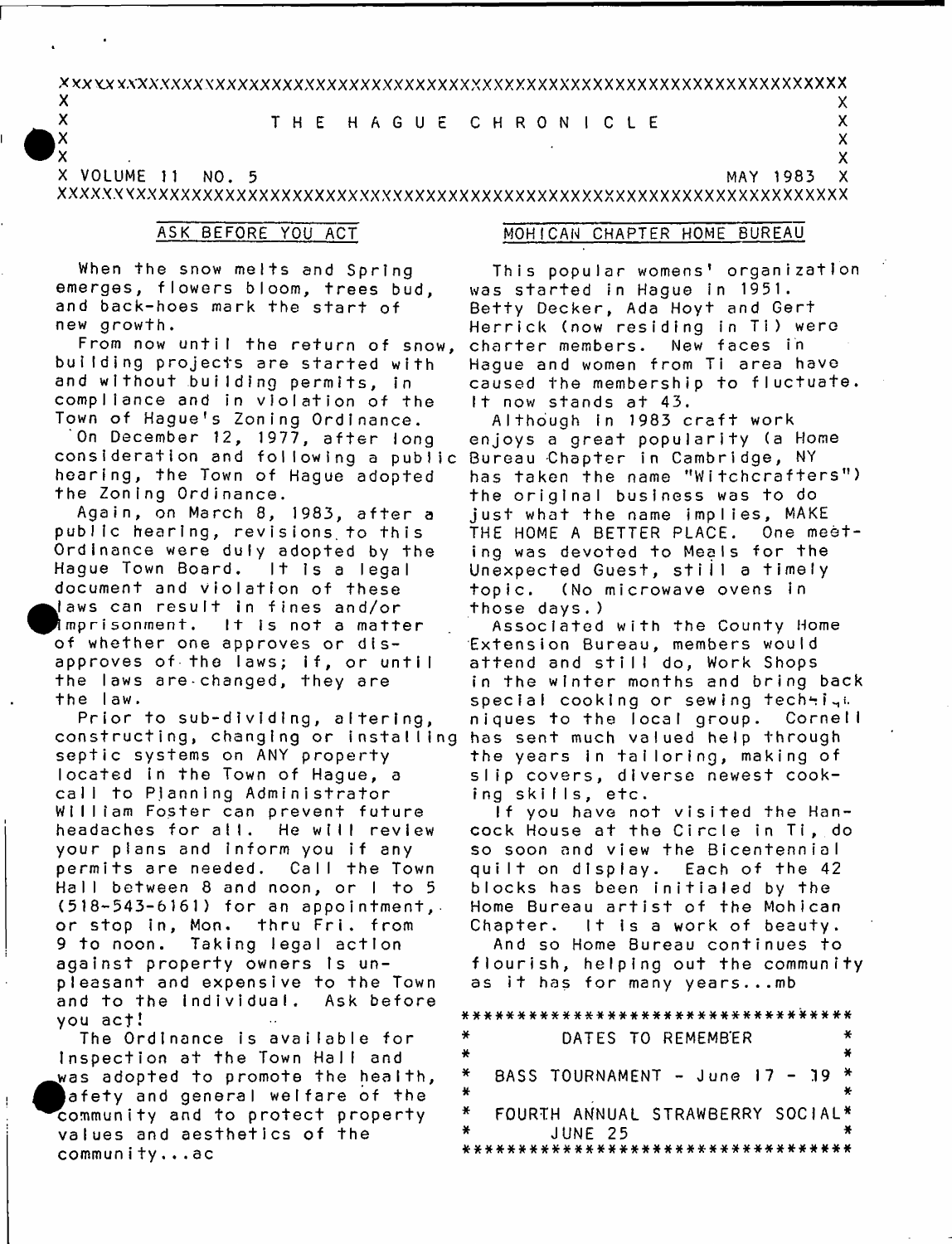## EDUCATI ON OUR NATION'S MOST IMPORTANT BUSINESS

Two of your CHRONICLE reporters were among the lucky ones to hear an exciting teacher, Dr. Harry Wong, speak at a meeting of Essex County. School Boards Aesoc. on May 11 at SUNY, Plattsburgh. Dr. Wong is a science teacher at Menio Park, CA, the heart of Silicone Valley. At age 51 he has been teaching for 27 years.

In a two hour talk he held the close attention of more than 200 listeners. It Is obvious that Dr. Wong succeeds in the same way with his students, always reminding them that humans are the only living things capable of improving the quality of their lives. He pointed out that his success is based on his own experience plus the research of other educators.

Herewith a few of the principles: DISCIPLINE: Set rules, penalties and rewards. Provide OBJECTIVES for each lesson. Give several SHORT lessons. TEST often to evaluate the performance throughout a lesson. The teacher can lead the students to the point in a lesson where they want to know more. Then they will read more. The teacher can help the student to arrive at a good self-image. LEARNING takes place when knowledge is applied and there is a change in behavior. When no learning takes place, no change takes place and there is no improvement in the quality of one's life... no improvement in one's future. Good teachers and good parents must work to make each child want to  $learn with in his capacity...BDG$ 

## HAGUE IN '31

In the June 30, 1931 issue of The Saratogian, which was unearthed recently in Saratoga Springs, the following story was reported.

"There was a major raid on a distillery at Hague on Lake George. Federal agents, assisted by NY State troopers, burst into a supposedly abandoned garage in Hague and found an elaborate still. Now this was not some back-woods operation to make home brew, but a major distillery to make illegal alcohol for sale to the summer road houses of the area.

"Five men were arrested and agents found 35,000 gallons of mash, four

3,000-gallon vats, four 5,000-gallon vats and hundreds of gallons of alcohol. The still was capable of making 3,000 gallons' of bootleg liquor and was thought be be one of the major distillery operations in the Adirondacks"..Quoted from Don Metvier's column in the Glens Falls Post Star

 $-2$ - $-$ 

### SCHOOL BOARD

A special Board of Education meeting was held on May 10 to provide a Public Hearing for the School Budget. Not more than 7 or 8 persons from the community attended. Dr. Verdone outlined the tentative budget, showing slides that pinpointed expenditures in comparison to last year's. Most of the increase in this year's budget is due to a big jump in health insurance and increases in salaries. More revisions will be made to the budget and it will be brought before the Board for approval on Tuesday, May 17 at its regular monthly meeting.

The proposed budget for the 1983-84 school year amounts to \$4,950,543.00. There will be another budget hearing on June-2 at  $7:30$  PM. The annual meeting will be held on June  $14$  at  $7:30$  pm and the budget vote and election of Board of Education members will be held on June 15 in the high school lobby from  $1 - 8$  PM. There are three seats open for Board members and eight candidates for these seats.

Dr. Verdcne reported on the National Commission's Report on Excellence in Education. He pointed out that Ticonderoga has long emphasized basics. Of 130 senior students, 89 have taken 3 years of Math, 108, Science and all students take four years of English. The high school fulfills the NY State Regents requirements in Math, Reading and Writing. Ti introduced computer courses five years ago, well ahead of many in the nation. (See  $p. 3$  WHIZ KIDS)...BDG

### FISH AND GAME CLUB

The next meeting of the Hague Fish and Game Club will be held on May 17 at the club house. Members wishing to renew their memberships may do so at the Hague Super Market or at Bywater Coffee Shop. Art Steitz is the membership chairman. Meetings are held the th ird Tuesday of each month. New members are welcome.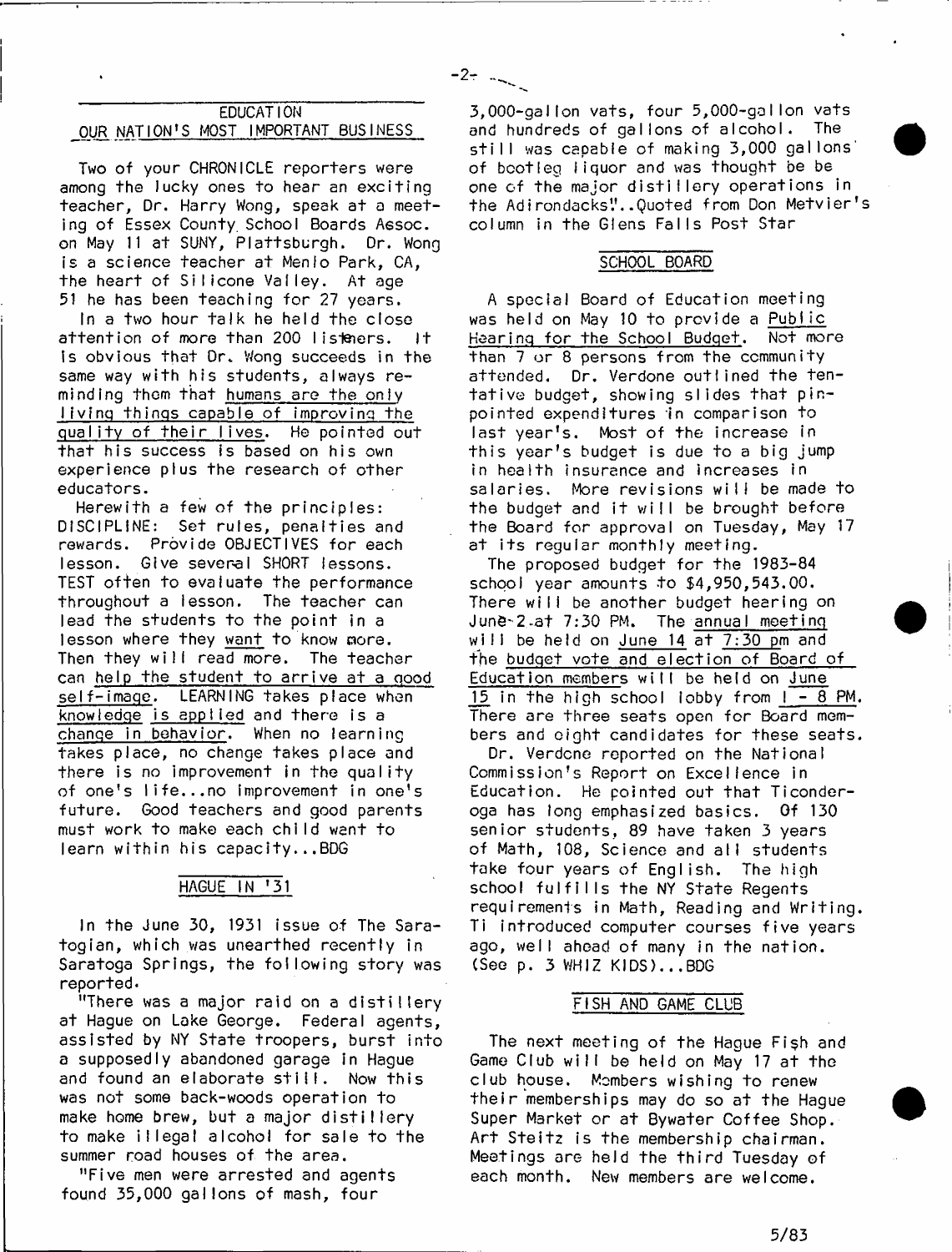## TOWN BOARD 5-10-83 WHIZ KIDS

Councilman Aaron Middleton reported that there are numerous Items in the school building that could be sold. This may be done, either by bid or auction, this summer.

Councilman Robert Patchett said that numerous windows had been broken in the school and that the school grounds have been cleaned of debris. He recommended that an outdoor asphalt basketbail court be built, the area lighted, and the road to the school locked at night. The cost is estimated to be  $$1,000$ .

Highway superintendent Dan Belden reported that a section of road in front of the Gelhaar home on Sabbath Day Pt. is in danger of collapse and 9N, in front of Holman Hill has dropped 18 inches. The State has been informed of the 9N problem, and the Town is working on' the Sabbath Day Point problem.

The Town Board passed three resolutions that begin the legal process to have three burned-out trailers removed, as they have been deemed dangerous.

Robert Patchett, reading from a prepared statement, said: "Due to the unsuitable land use plan we have for the Hamlet of Haque to cover specific problems we have in town I make a motion that the Town Board review 'self-rule' of Adirondack Park Agency plan. I would in this review go over the possibility of asking the A.P.A. to go back to the original design of administering, policing and financing the A.P.A. Plan." He stated that he was making this motion because of the cost to the Town.of a Planning AdminIstrator, legal services and notices, plus clerical expenses. The motion.was passed.

Ed. Note: The Planning Administrator's salary has been paid by the Lake Champlain-Lake George Regional Planning Board since this position was created; this funding will cease on 6-30-83. The Town will pay one-half of the \$5,000 annual salary for 1983, or \$2,500. LC-LG Planning Board pays for all clerical help. Legal notices to date in '83 total  $$55,03$  and legal fees for ALL Town reated matters for a 6-month period total approximately \$2,000...ac

 $-3-$ 

Ticonderoga students captured four out of a possible nine awards at the Third Annual International Computer Problem Solving Competition on May 1 at the Foothiils Computer Company in Glens Falls. Six schools competed and Ti students placed in each of the three divisions in which they were enrolled.

In the Jr. Division (Grades 7-9) Robbie Gautreau, son of Mr. & Mrs. Tim Gautreau of Hague; w ith two team members, captured th ird prize.

Honorable mention certificate was given to Jason Plass, son of Mr. & Mrs. Peter Plass, Sabbath Day Pt. in the Elementary Division (Grades 4-6). Congratulations to both of these Haque students...djh

### CHALLENGING ASSESSMENTS

A recent letter to the CHRONICLE suggested that at least one Grievance Day should be in July or August for those people who are not in the area on the third Tuesday in June. The Town Assessors' calendar is established by the County Charter and is not set locally. "The law specifies that a non-resident owner may file a written demand for a list of his or her property, the assessed value and the time and place for hearing complaints. This request must be made no later than 15 days before the date required by law for completion and filing of the tentative assessment roll. (June 1) The assessor must mail the information to you no later than five days after the completion of the tentative roll.

"The Board of Assessment Review must set a date no later than 21 days after Grievance Day for the hearing of a nonresident's complaint, upon application by the non-resident on or before Grievance Day." (June 21, 1983).

Feb., 1983 NY State Edition of: HOW TO CHALLENGE YOUR ASSESSMENT.... $ac$ \* \* \*\* \* \* \* \* \* \* \* \* \* \* \* \* \* \* \* \* \* \* \* \* \* \* \* \* \* \* \* \* \*

Life is like an onion; you peel off one layer at a time, *and sometimes you weep* . . . . C a r l *Sandburg*

*FATHERS1 DAY* - *JUNE 19*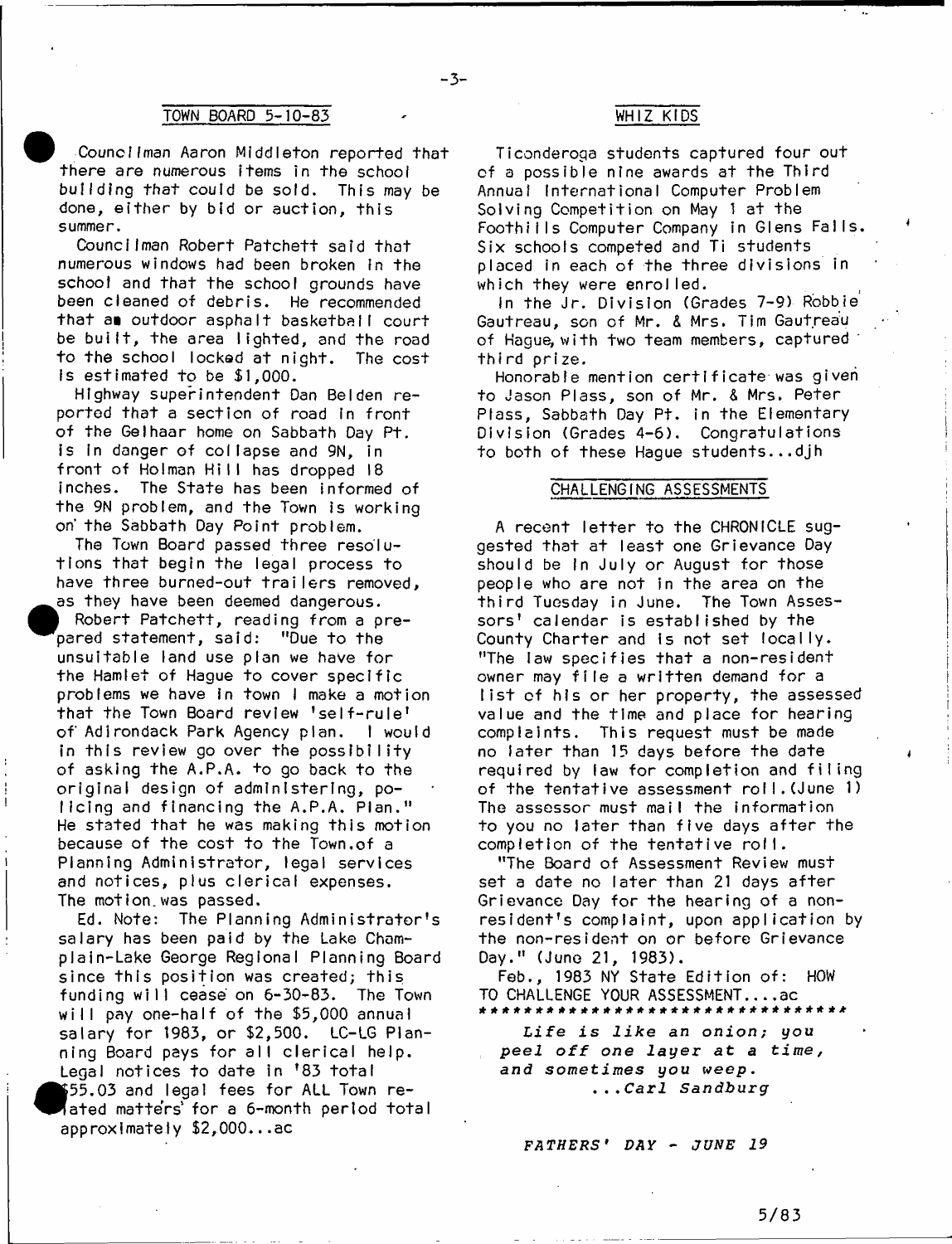### $-4-$

## ANOTHER SPECTACULAR ACCIDENT ON ROUTE 8

It was a hazy, peaceful morning, the last Friday of an April that had been more like winter than spring. School children at the top of the four-mile hill that descends from Graphite to the junction of Routes 8 and 9N in Hague had not yet slepped out of their houses to catch the school bus. However, students who live on the lower part of the hill, east of Summit Drive, were being picked up by Darrell Frasier, Ticonderoga School bus driver, as he piloted the bus up the steep, winding road.

Mrs. Taffy Marcotte, Post-Star route carrier, was late on her rounds that morning and she was following the bus, waiting at each stop as children got on board. As Darrell proceeded she noticed he gradually went slower and slower. then came to a halt just below Elaine Frasier's house. Perhaps there was mechanical difficulty, or an animal in the road, she thought. Then Taffy peered around the bus and saw a startling sight. It looked as though a whole lumber yard was strewn on the highway! In the ditch a tractor cab lay completely crushed, with its wheels toward the sky, like a kitten resting on its back, with its feet poised for play.

Two older students emerged from the bus and tried to determine what had happened. They were dismayed by the total silence. Was the driver crushed in the cab? Was he injured and thrown from the vehicle onto Frasiers' lawn or into the woods? Had aid been summoned? Taffy rushed to the scene and was puzzled also.

Since noone appeared to be in the vicinity, Taffy ran to Elaine's house to call for help. There, in the kitchen, dripping blood from numerous superficial wounds, was a young Canadian, Frenchspeaking truck driver, who had miraculously escaped death, having jumped a split second before the rig overturned. Elaine was so distraught that speech came haltingly, but she told Taffy that she and her mother had been eating breakfast by a window that overlooks the road when they saw their fence being "mowed down" by a load of lumber which was fossed in the air. As the airborne lumber landed it became strewn helter skelter for 70 yards down the highway. Elaine said she already had called her son, Dick Frasier,

at the Lakeshore Garage and that help vas en its way.

The Hague Volunteer Ambulance Squad arrived and took the trucker to Moses. Ludington Hospital, where he was treated and released. State Police closed the highway for almost nine hours while a crew directed by Dick cleaned the debris and removed the demolished rig. Dr. Joseph Verdone, Ticonderoga School Superintendent, was at the scene to evaluate safety conditions of the bus route.

All concorned once again remarked that the hill from Graphite down to Hague is dangerously deceptive and truckers with large loads misjudge the hazard. Those who drive the road every day know all too well its treacherous twists and turns. This recent episode has caused many to whisper, ominously, "It's a miracle noone was killed!" Perhaps tractor trailers should be prohibited from descending th is dangerous hill. . . . Laura Meade

## IMPORTANT NOTICE FOR USERS OF HAGUE SANITARY LANDFILL

Landfill use stickers are now available during office hours at the Town Hall. A use sticker must be displayed on the inside of the window on the driver's side of any vehicle using the landfill. In order to apply for a use sticker (s) one must bring car registration(s) to Diane at the Town Hall, who will register same and issue sticker(s). This plan will go into effect immediately and cars without stickers may be refused the use of the landfill. The landfill will be open during the following hours: A p r i I 24 - June 25: 8 AM - 4 : 3 0 daily. Closed Mondays. June 27 - Sept. 11 - Open 7 days a week, 8 AM - 4:30 PM  $Sept. 12 - Oct. 30: 8:00 AM-4:30$ daily. Closed Mondays Winter.scheduIe w ill be announced at a later date.

### \*\*\*\*\*\*\*\*\*\*\*\*\*\*\*\*\*\*\*\*\*\*\*]»\*\*\*\*\*\*\*\*

*This time like all times, is a very good one if we but know what to do with* i t ... *Emerson*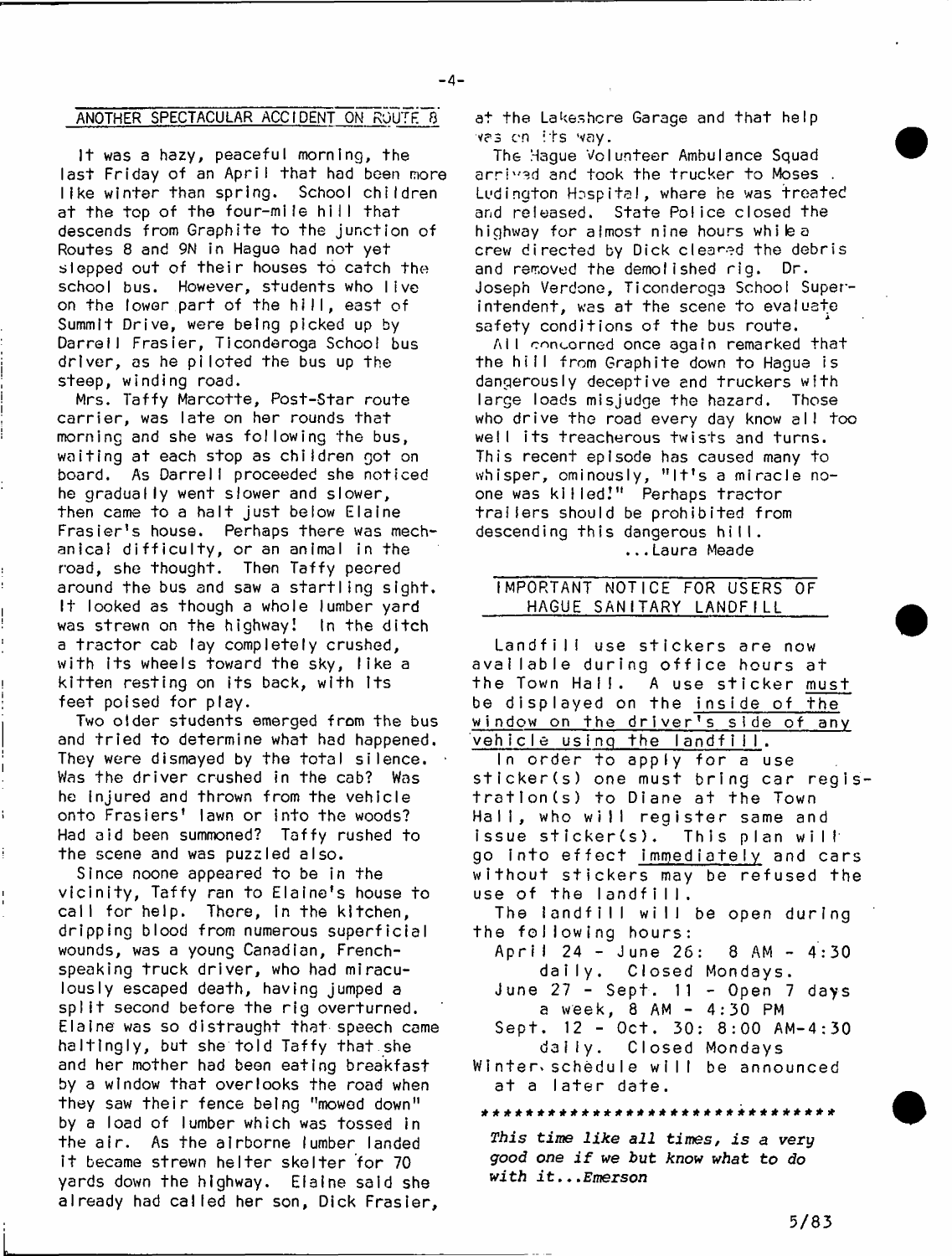- 5-

A well-designed, properly constructed and installed septic system that has the septic tank inspected and maintained, can serve a home owner satisfactorily. One that functions Improperly can become a neighborhood health menace. In the Lake George Watershed any pollutant entering the lake directly or near a brook, stream or tributary is a violation.

The purpose of a septic tank is to receive household wastes. The solids settle to the bottom of the tank and the liquid passes into the leaching field where it seeps out and is absorbed into the soil. If the leaching field receives surface water run-off, it cannot do its job. Ditching or.diverting the surface water is a MUST.

Conserve water whenever possible and limit the use of bleach since the designed, function of the tank will be void due to the killing of the bacteria formation in the tank.

**•** 

P roper maintenance procedure calls for the septic tank to be in-<br>spected at least once a year. The spected at least once a year. frequency with which it must be cleaned depends on the size of the tank, the daily flow of sewage into it from the home, and the number of people it serves. If a garbage disposer is used, more frequent cleaning will be required. When the total depth of scum and solids exceeds  $1/3$  the liquid depth of the tank, the solids should be removed.

When the tank is neglected, solids fill it up and flow into the leaching system, where they stop th e flow of liquid wastes. The system, is now clogged and must be uncovered, cleaned, and relocated. This can be avoided by periodic inspection and cleaning of the septic tank.

Heavy trucks or equipment should not move over the area where septic tanks and leaching fields are Iocated as they damage the system.<br>Source: US Dept. of Health, Ed. US Dept. of Health, Ed. & Welfare ...ac

## CARE OF A SEPTIC SYSTEM HAGUE HISTORICAL SOCIETY

The Hague Historical Society av its April meeting featured the Art of Scrimshaw. Presented by Bob Cole, with exhibits from his coilection, the history and economics of "whaling" came alive.

At the May meeting - May  $18$ , 7:30 PM, Dorothy Henry will speak on the life of Joseph Henry (no relation), who, among other noteworthy distinctions (e.g. 1st secretary of the Smithsonian) Invented the electro-magnet which made possible the mining operations at the old Iron Mines at Ironville. In June, the author of THE SEXTON BOAT BUILDERS OF HAGUE is tentatively scheduled. The Nominating Committee will present a slate for next year's officers. All Hague residents are invited to take part in these meetings which begin with a social period at 7:30 PM... $BOG$ 

### *GLORIOUS SPRINGTIME?*

*I do not long for Paris in the S p r i n g t i m e , or wish to go Down to Kew in Lilac Time - I do wish to complain about the weather, if* anyone cares' to listen.

*Reports* :

*8 a.m. May Friends Point from AC* - Temperature *40°.*

*8 a. m. May 9 G r a p h i t e* - *from MB* - *Temperature 29°.*

*May 10* - *Graphite* - Must *brush'off 1 / 2 i n c h SNOW f rom c a r* 7 *A.M.*

*Once more we'll put our aching' backs against the Zeigler (heater)* and know for sure that tomorrow *w i l l be a P i c t u r e ' Post c a r d d a y .* Ah Graphite, the Beauty spot of the Adirondacks. I'm still convinced *of th a t* . \*

*R e p o r t : Once a g a i n i t ' s s no w i n g May 11 at 7:45 A.M. in Graphite..NB* 

Having survived a barrel ride over *Niagara Falls in 1911 that broke "nearly* every bone" in his body, Bobby Leech later *slip p ed on a banana peel and died o f complications from the fall.*

*. . . From Isaac Asimov"s Book o f Facts*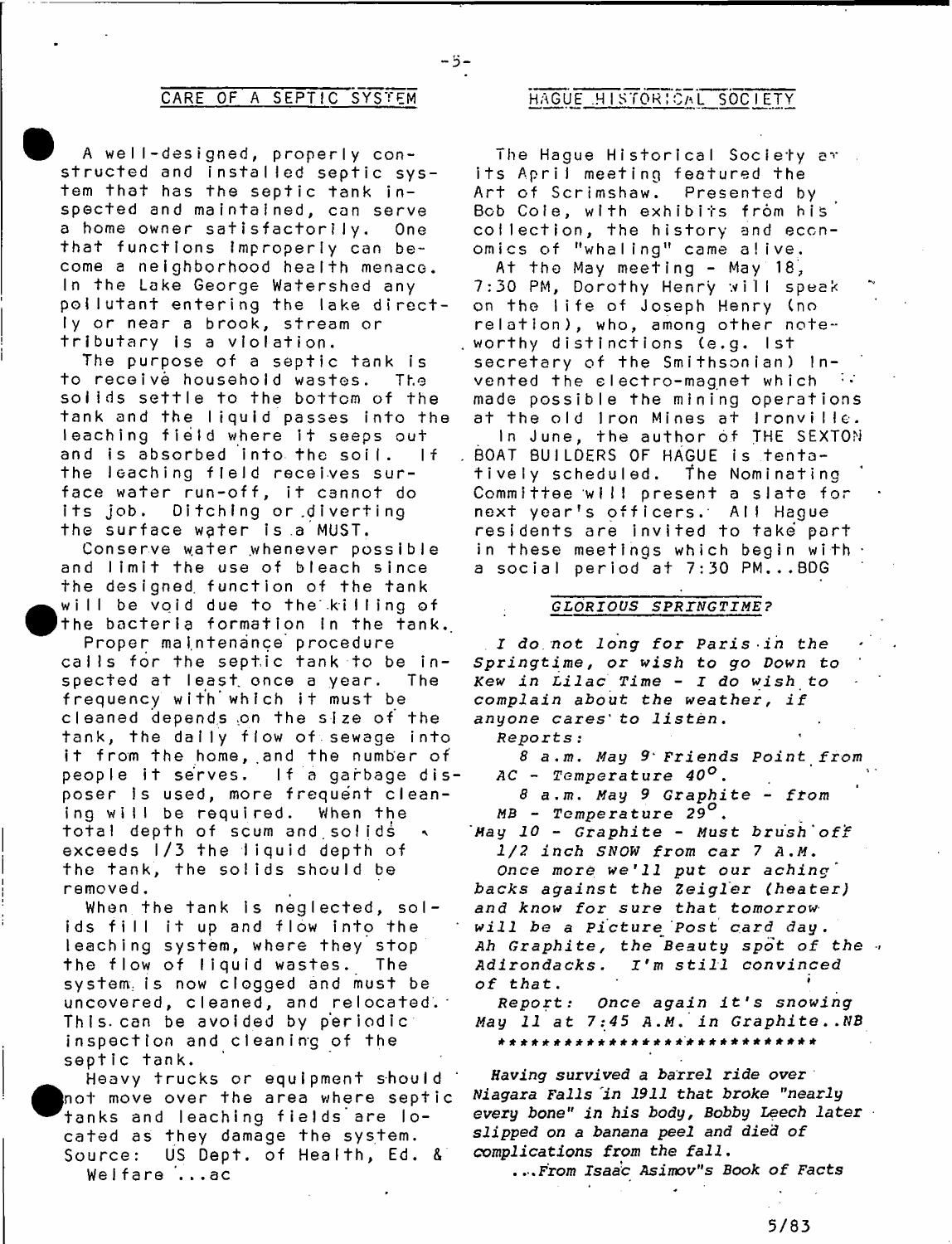## TIPS FOR OUR GARDENING FRIENDS

Anril of <sup>1</sup>83 has shown us every trick its weather maker could conjure up.  $14\frac{1}{2}$ inches of snow fell upon us as well as many inches of rain. There was hail, very strong wind, 2 sleet storms and even lightening and thunder. Gardens may be a little later this year as most are still too wet to work up. Often a wet spring will cause some seeds to rot unless we wait until the ground dries out and becomes warmer.

I like to grow eggplant. Black Beauty variety is hardy and does well in this area. Seeds should be soaked overnight before planting. Dig a trench about 3" deep, sprinkle 5-10-5 fertilizer lightly in bottom and cover up with 2<sup>}</sup> inches of dirt. Press seeds lightly into soil and cover with thin layer of dirt, firm down and water well. At blossom time and 10 days afterward, mix up some epsom salts with water and spray directly on plants and blossoms. This provides magnesium needed by eggplant to help set the fruit and give a healthy plant.

Cole plants, that is cabbage, brussel sprouts, etc. need to be started inside and transplanted about the third or last weok of May into your garden. By placing 5-10-5 fertilizer 2 or 3 inches below your plants you will not damage or burn the plant. A little hard wood ashes mixed in at transplant time will help prevent root maggots. It is important that you break off the bottom leaves of cole plants before transplanting to your garden. By wrapping a strip of newspaper around each stalk (bury about 1" under ground and leave 1" above ground) it will prevent cut worms from destroying your plants.

Peppers are also a lot of fun to grow and eat. I prefer the California Wonder bell pepper. Do not break any leaves off the pepper plants as you do the cabbage. Peppers require a more acid soil than most any other garden plant. They should be set quite deeply in the ground (nearly to first leaf). Holes should be spaced about 15" apart in rows and fertilizer put in bottom of each hole, covered with about 2" of dirt before setting plant in. By placing three or four unburned book matches in the hole it will lower the Ph (acidity measure).

٠.

As the sulphur deca/s it creates enough acid to make pepper plants do well.

Weather predictions for May do not look favorable for early planting. Frost and snow is stiIf possible.

By the time we hear the whippoorwi I I three times, they say it is safe to plant corn.

Happy gardening...Fran Waters

### FOOD AND RUMMAGE SALE

Don't forget the Fire Department's food and rummage sale next Thurs, Fri, and Sat, May 19, 20, & 21 from  $10 - 2$  at the Firehouse..

The Firehouse will be open on May 16, 17 and 18 from  $8:30 - 12:00$  to receive your donations, or call 543-6029 afternoons or evenings for pick-up.

### HAGUE CHAMBER OF COMMERCE

The Hague Chamber of Commerce will hold its next meeting on Wednesday, June 1 at the Silver Bay Lodge. A covered dish dinner will be held at 6:30 PM, immediately followed by a business meeting. All members are welcome and should contact Kathy Santaniello, 543-6441 to let her know what they would like to bring to the dinner...K. Santanleiio

### ELEMENTARY SCHOOL DANCE PROGRAM

To help celebrate National Dance Week (April 25-29), the Ti Elementary School presented a dance program featuring the dances of different countries. Each grade, including Kindergarten, chose a country and with the help of their physical education and regular teachers, learned a dance from that country.

It was a fun afternoon for all ending with a wild and wooly Mexican Hat Dance performed by the entire student body...djh

Patience is something you admire greatly in the driver behind you, but not in the one ahead of you. . . . Anonymous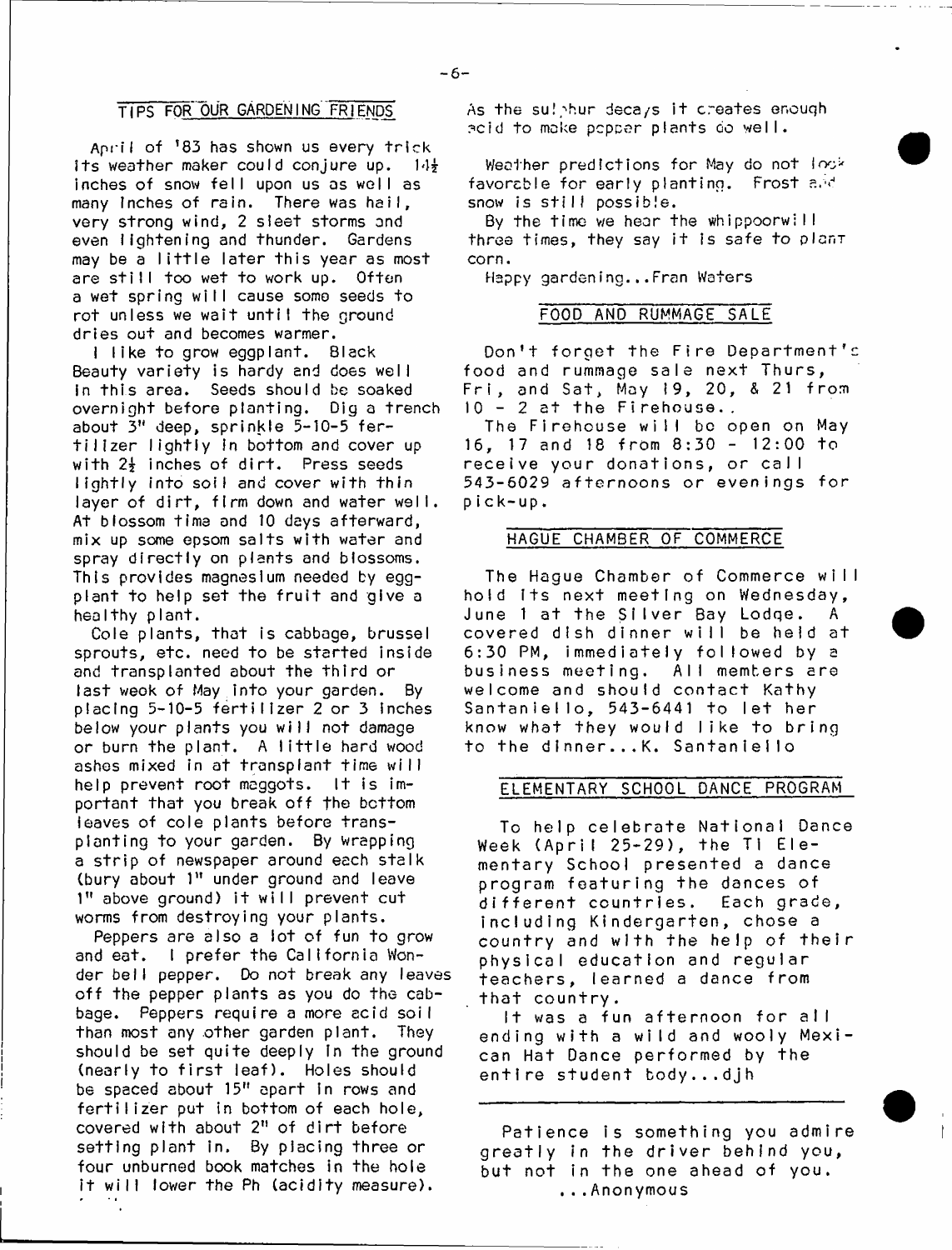### $-7-$

### SOUNDING5

- BORN A girl, Katherine Grace, to Debbie and John Breitenbach, Jr. of Ticonderoga, on April 22 at Porter Medical Center, Middlebury, VT. Grandparents are Janand John Breitenbach, Silver Bay.
- BORN A boy, Tyler Roger, to Kay and Walter Wells, Split Rock Rd. on May 11 at Moses Ludington Hospital; G randm other - Margaret Wells, Hague.
- DIED Betty P. Speiman, 57, of Silver Bay on April 25 in Glens Falls Hospital. She is survived by her husband, Louis Jr. and two sons, Martin and Scott.
- DIED Rev. William Parkinson of Silver Bay and Warrenton, VA, on April 26.
- DIED Jack Romano on his 73rd birthday April 28 In Cape Coral, FL. Mr. Romano was the former owner of Romano's Restaurant, now known as Eddie's Old Tavern. He is survived by his wife Marie.
- DIED Florence Kley, former resident of Cape Cod Village, Hague, on April 30 in Naples, FL. She is survived by her husband, John and a daughter.
- POP MARTIN, Indian Kettles celebrated his 92nd birthday on April 22. (And still fit as a fiddle)
- Two high school students from Hague won cash awards for their essays on Lord Jeffrey Amherst. MIKE MEOLA, son of Mr. & Mrs. Rudolph Meola won \$25 third prize and LISA CAPONE, daughter of Mr. & Mrs. Kurt Andreassen won \$25 fourth place award. The prizes were donated by Vincent Salierno.
- + T HERESA DAVIS, daughter of Donald Davis, Hague, graduated on May 14 from SUNY at Cortland with a degree in Therapeutic Recreation.

 $\sim 12$ 

TRACY MONTGOMERY CLOTHIER has less named project coordinator fo~

the LGA. Tracy, was a former summer resident of Glenburnie and active in NLGYC.

## TI HIGH HONORS

The following Hague students  $\pm r \circ$ listed on the Third Quarter Hono: Roll at Ticonderoga High School:

Jennifer F itzge rald; Rudolph Meola; Jeff Plass; Michelle Snyder, Norma Strum; Tim Strum.

Congratuiations to these students from the staff of THE HAGUE CHRONICLE, on their achievements.

\* \* \* \* \* \* \* \* \* \* \* \* \* \* \* \* \* \* \* \* \* \* \* \* \* \* \* \* \* \* \* \* \* \*

| ¥  |                                    |               |
|----|------------------------------------|---------------|
| ¥  | NEW FLAG FOR TOWN HALL             | х             |
| ×  |                                    | $\ast$        |
| ¥. | Hague's Congressman Gerald         | ¥             |
| ¥. | Solomon has presented the          | $\bullet$     |
| ₩. | town with a flag and a cer-        | $\rightarrow$ |
| ¥. | tificate showing that this         | $\star$       |
| ¥. | particular flag flew over          | ×             |
| X  | the capitol in Washington,         |               |
| ×  | DC on March 28, 1983.              | ¥.            |
| ¥  |                                    | ¥.            |
|    | ********************************** |               |
|    |                                    |               |

*Y E*

Mr. Flore of the VA will not be available for counseling in Hague on either May 12 or May 19. He will be in the Town Hall on Thursdays, May 26 and June 2 at  $11$  AM.

### **SPHIHG SPORTS**

The following students from Hague are participating in the spring athletic program at THS:

- Varsity Baseball ARTHUR BELDEN: TIM DENNO: RUDY MEOLA
- JV Baseball DANNY BELDEN: JEFF PLASS
- Girls' Softbail TINA BELDEN: KATY LAUNDREE
- Golf JOE LAPANN: TIM STRUM Track - XAVIER CARRION ; MIKE
- MEOLA; MIKE STORMER; TAMMY YAW

 $We must each paint our Rainbow$ from the colors we've been given. *. . .Joan Walsh Anglund*